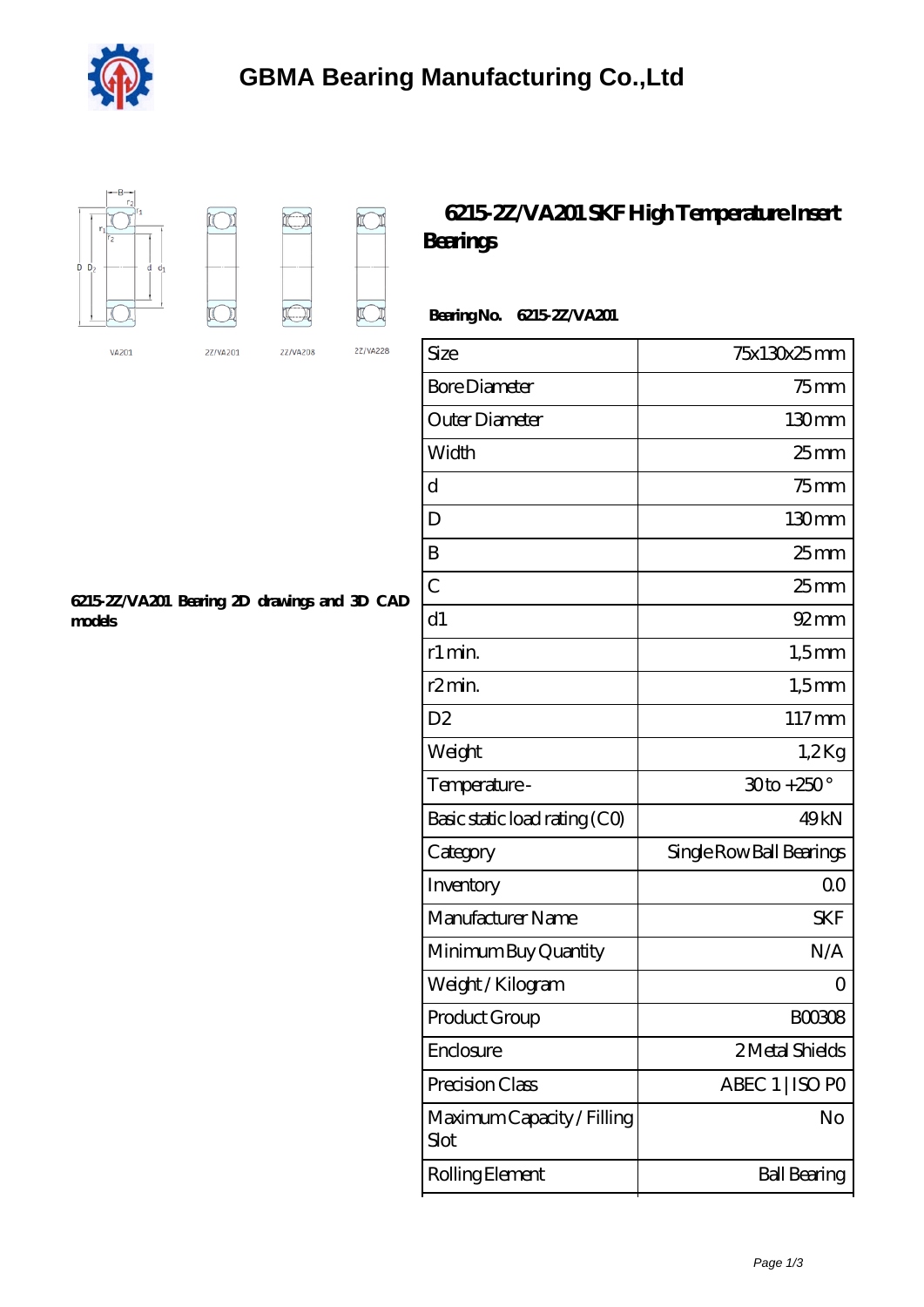

## **[GBMA Bearing Manufacturing Co.,Ltd](https://dogwooddreams.com)**

| Snap Ring                        | No                                                                                                                                                                                                                           |
|----------------------------------|------------------------------------------------------------------------------------------------------------------------------------------------------------------------------------------------------------------------------|
| <b>Internal Special Features</b> | Polyalkylene<br>Glycol/Graphite Mixture<br>Filled                                                                                                                                                                            |
| Cage Material                    | Steel                                                                                                                                                                                                                        |
| Internal Clearance               | CO-Medium                                                                                                                                                                                                                    |
| Inch - Metric                    | Metric                                                                                                                                                                                                                       |
| Long Description                 | 75MM Bore; 130MM<br>Outside Diameter; 25MM<br>Outer Race Width; 2Metal<br>Shields, Ball Bearing, ABEC<br>1   ISO PO, No Filling Slot;<br>No Snap Ring, Polyalkylene<br>Glycol/Graphite Mixture<br>Filled Internal Special Fe |
| <b>Other Features</b>            | Deep Groove   Extreme<br>Temperature Variant                                                                                                                                                                                 |
| Category                         | Single Row Ball Bearing                                                                                                                                                                                                      |
| <b>UNSPSC</b>                    | 31171504                                                                                                                                                                                                                     |
| Harmonized Tariff Code           | 8482105068                                                                                                                                                                                                                   |
| Noun                             | Bearing                                                                                                                                                                                                                      |
| <b>Keyword String</b>            | Ball                                                                                                                                                                                                                         |
| Manufacturer URL                 | http://www.skf.com                                                                                                                                                                                                           |
| Weight/LBS                       | 254                                                                                                                                                                                                                          |
| Outside Diameter                 | 5118Inch   130Millimeter                                                                                                                                                                                                     |
| Bore                             | 2953Inch   75Millimeter                                                                                                                                                                                                      |
| Inner Race Width                 | OInch   OMillimeter                                                                                                                                                                                                          |
| Outer Race Width                 | 0.984 Inch   25 Millimeter                                                                                                                                                                                                   |
| $d_1$                            | $9205$ mm                                                                                                                                                                                                                    |
| D <sub>2</sub>                   | 1165mm                                                                                                                                                                                                                       |
| $r_{1,2}$ min.                   | 1.5 <sub>mm</sub>                                                                                                                                                                                                            |
| $d_a$ min.                       | 84 <sub>mm</sub>                                                                                                                                                                                                             |
| $d_a$ max.                       | $92 \text{mm}$                                                                                                                                                                                                               |
| $D_a$ max.                       | 121 mm                                                                                                                                                                                                                       |
| $r_a$ max.                       | 1.5 <sub>mm</sub>                                                                                                                                                                                                            |
|                                  |                                                                                                                                                                                                                              |